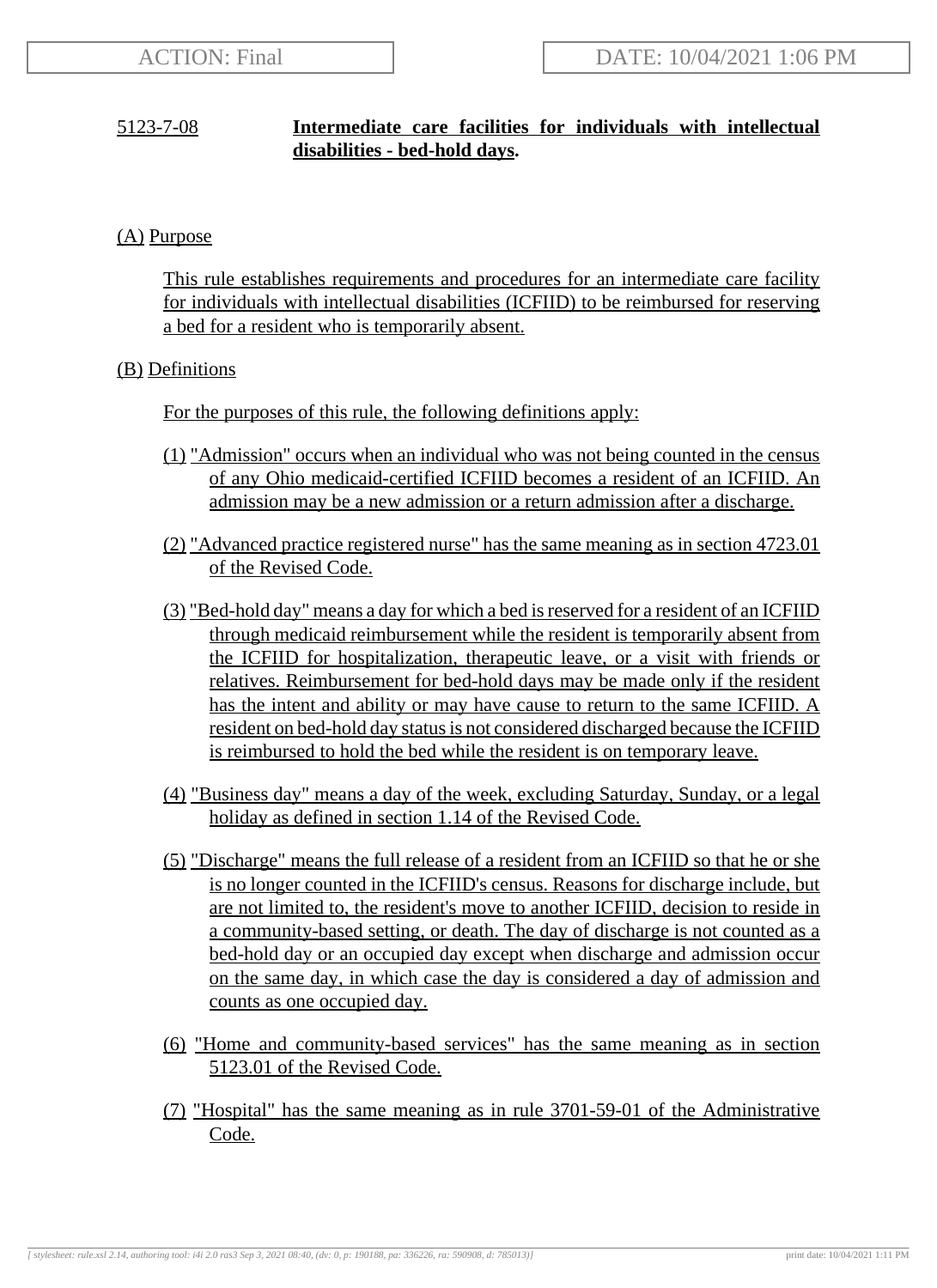- (8) "Hospitalization" means a resident is temporarily absent from an ICFIID for the purpose of receiving services or being treated in a hospital.
- (9) "Institution for mental disease" has the same meaning as in rule 5160-3-16.4 of the Administrative Code.
- (10) "Occupied day" means either:
	- (a) A day of admission; or
	- (b) A day during which a medicaid-eligible resident's stay in an ICFIID is eight or more hours. A day begins at twelve a.m. and ends at eleven fifty-nine p.m.
- (11) "Readmission" occurs when a resident returns to the same ICFIID following use of bed-hold days.
- (12) "Skilled nursing facility" means a nursing facility certified to participate in the medicare program.
- (13) "Therapeutic leave" means a resident is temporarily absent from an ICFIID, and is in a residential setting other than a long-term care facility, hospital, or other entity eligible to receive federal, state, or county funds to maintain a resident, for the purpose of receiving a regimen of therapeutic services or visiting a potential new residential setting.
- (C) Prohibition of preadmission bed-hold payment
	- (1) The department shall not make payment to an ICFIID to reserve a bed for a medicaid-eligible prospective resident.
	- (2) An ICFIID shall not accept preadmission payment to reserve a bed from a medicaid-eligible prospective resident or from any other source on the prospective resident's behalf as a precondition for admission.
- (D) Limits and reimbursement for bed-hold days
	- (1) For a medicaid-eligible resident of an ICFIID, except those excluded in accordance with paragraph (H) of this rule, the department may reimburse the ICFIID to reserve a bed only for as long as the resident has a developmental disabilities level of care determination and intends or may have cause to return to the same ICFIID, but not for more than thirty days in any calendar year unless additional days have been authorized by the department in accordance with paragraph  $(E)$  of this rule.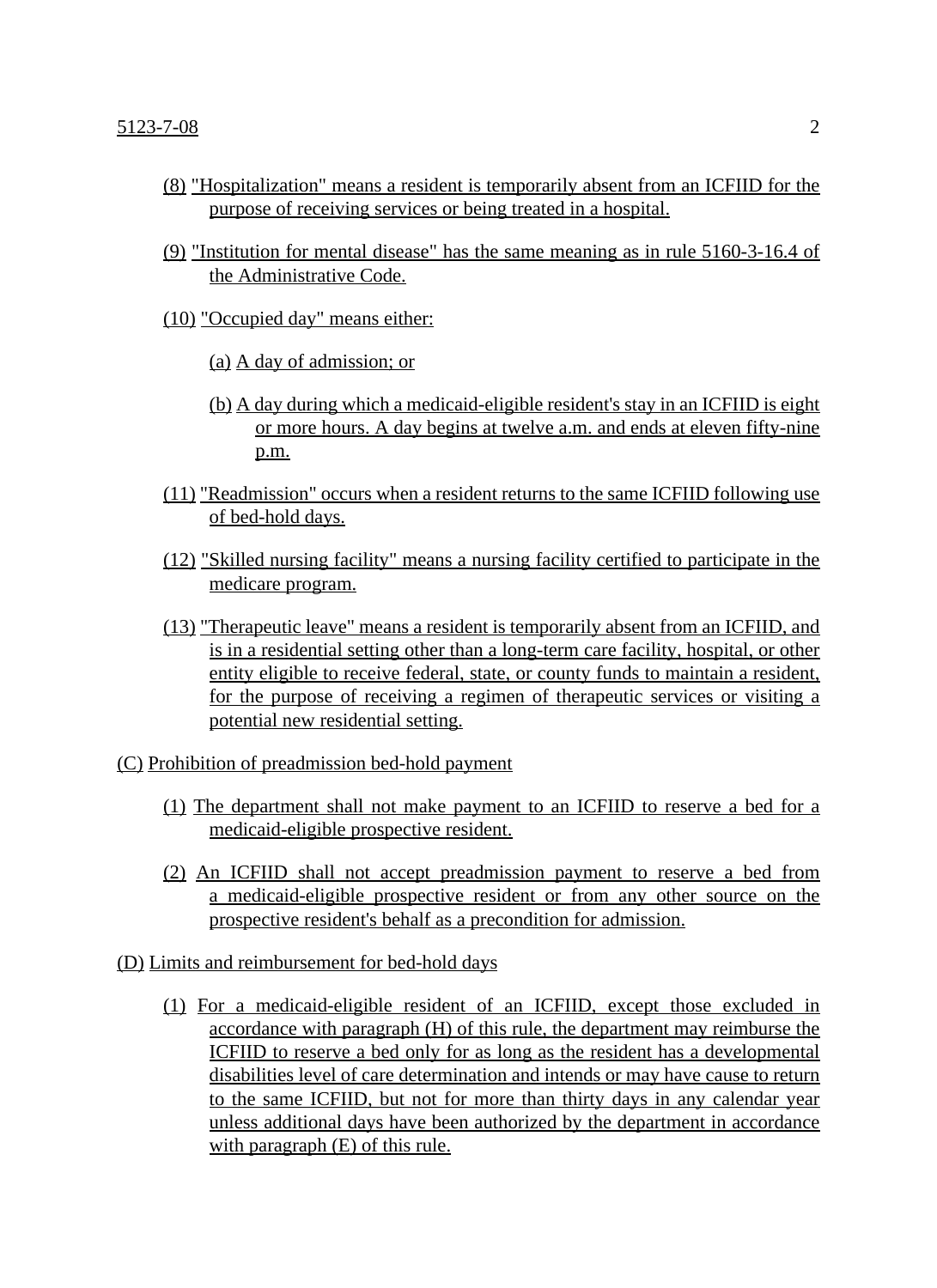- (2) Reimbursement for bed-hold days shall be paid at one hundred per cent of the ICFIID's per diem rate.
- (3) Reimbursement for bed-hold days may be made for the following reasons:

(a) Hospitalization

Bed-hold days used for hospitalization may be reimbursed only until:

- (i) The day the resident's anticipated level of care at time of discharge from the hospital changes to a level of care that the ICFIID is not certified to provide;
- (ii) The day the resident is discharged from the hospital, including discharge resulting in transfer to the ICFIID, a nursing facility, or a skilled nursing facility;
- (iii) The day the resident decides to go to another ICFIID upon discharge from the hospital and notifies the first ICFIID; or
- (iv) The day the hospitalized resident dies.
- (b) Therapeutic leave
	- (i) A plan to use bed-hold days for therapeutic leave for the purpose of receiving a regimen of therapeutic services must be approved in advance by a physician or an advanced practice registered nurse and documented in the resident's medical record. The documentation shall be available for viewing by the department.
	- (ii) A plan to use bed-hold days for therapeutic leave for the purpose of visiting a potential new residential setting must be approved in advance by a physician, an advanced practice registered nurse, or a qualified intellectual disability professional and documented in the resident's medical record or individual plan. The documentation shall be available for viewing by the department.
	- (iii) An ICFIID shall make arrangements for the resident to receive required care and services while on approved therapeutic leave. Medicaid funding, however, shall not be used for state plan home health services, durable medical equipment, and/or private duty nursing on days for which the ICFIID receives reimbursement for bed-hold days.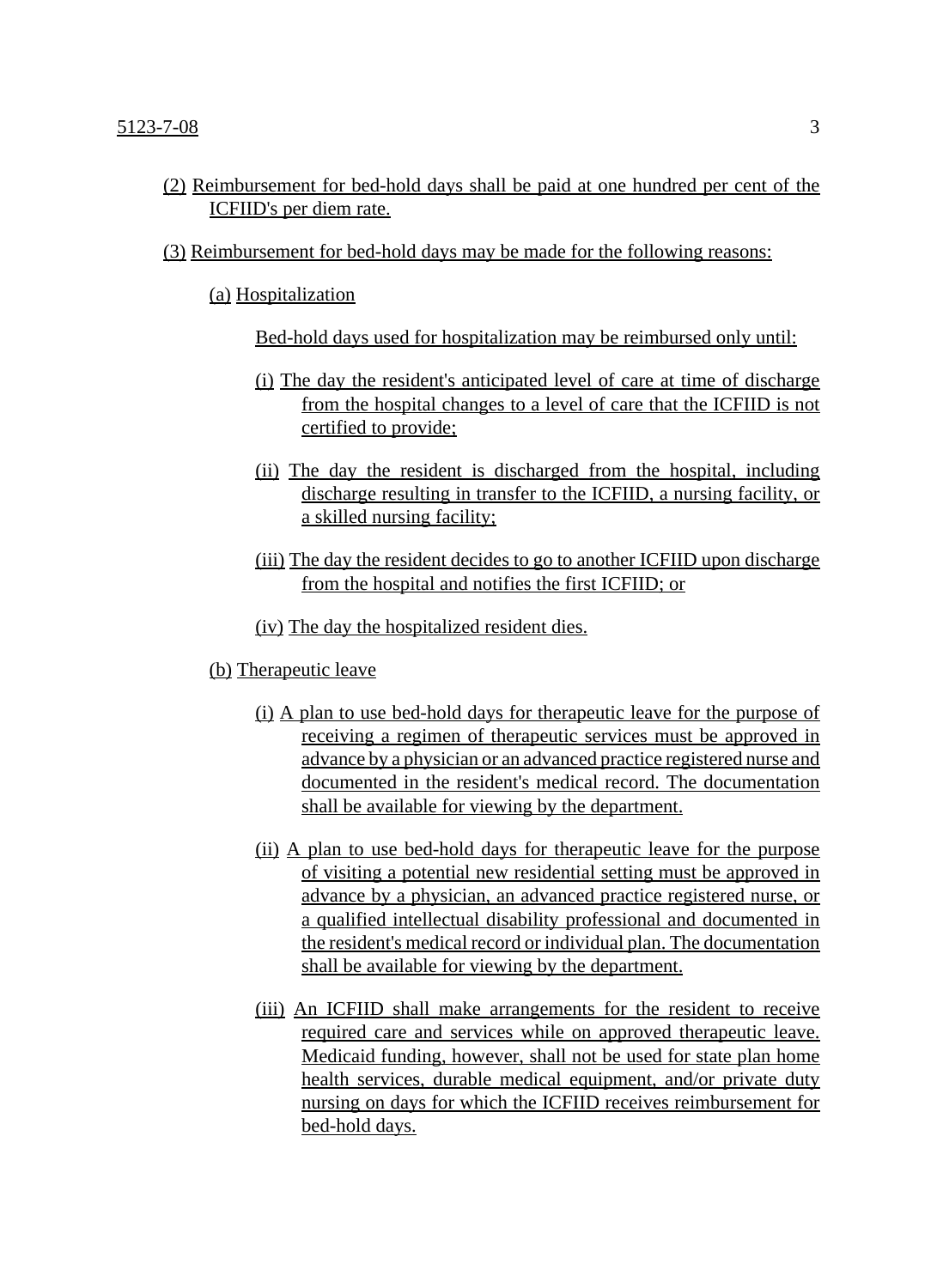## $5123 - 7 - 08$  4

### (c) Visit with friends or relatives

- (i) A plan to use bed-hold days to visit with friends or relatives must be approved in advance by a physician, an advanced practice registered nurse, or a qualified intellectual disability professional and documented in the resident's medical record or individual plan. The documentation shall be available for viewing by the department.
- (ii) An ICFIID shall make arrangements for the resident to receive required care and services while on approved visits. Medicaid funding, however, shall not be used for state plan home health services, durable medical equipment, and/or private duty nursing on days for which the ICFIID receives reimbursement for bed-hold days.
- (iii) The number of days per visit is flexible within the maximum bed-hold days, allowing for differences in the resident's physical condition, the type of visit, and travel time.
- (4) The number and frequency of bed-hold days used shall be considered in evaluating the continuing need of a resident for care in an ICFIID.

#### (E) Requests for additional bed-hold days

- (1) Additional bed-hold days beyond the original thirty days in a calendar year require prior authorization except in the event of an emergency situation. In the event of an emergency situation, authorization may be requested after the fact if the request is submitted no later than one business day following the first additional bed-hold day. A maximum of thirty additional consecutive bed-hold days may be authorized per request.
- (2) An ICFIID shall submit a request for additional bed-hold days to the department electronically via the department's website. The request shall be consistent with the goals of the resident's individual plan and medical records and include:
	- (a) Reason for bed-hold days (i.e., hospitalization, therapeutic leave, or visit with friends or relatives);
	- (b) Projected dates of absence; and
	- (c) Projected date of return.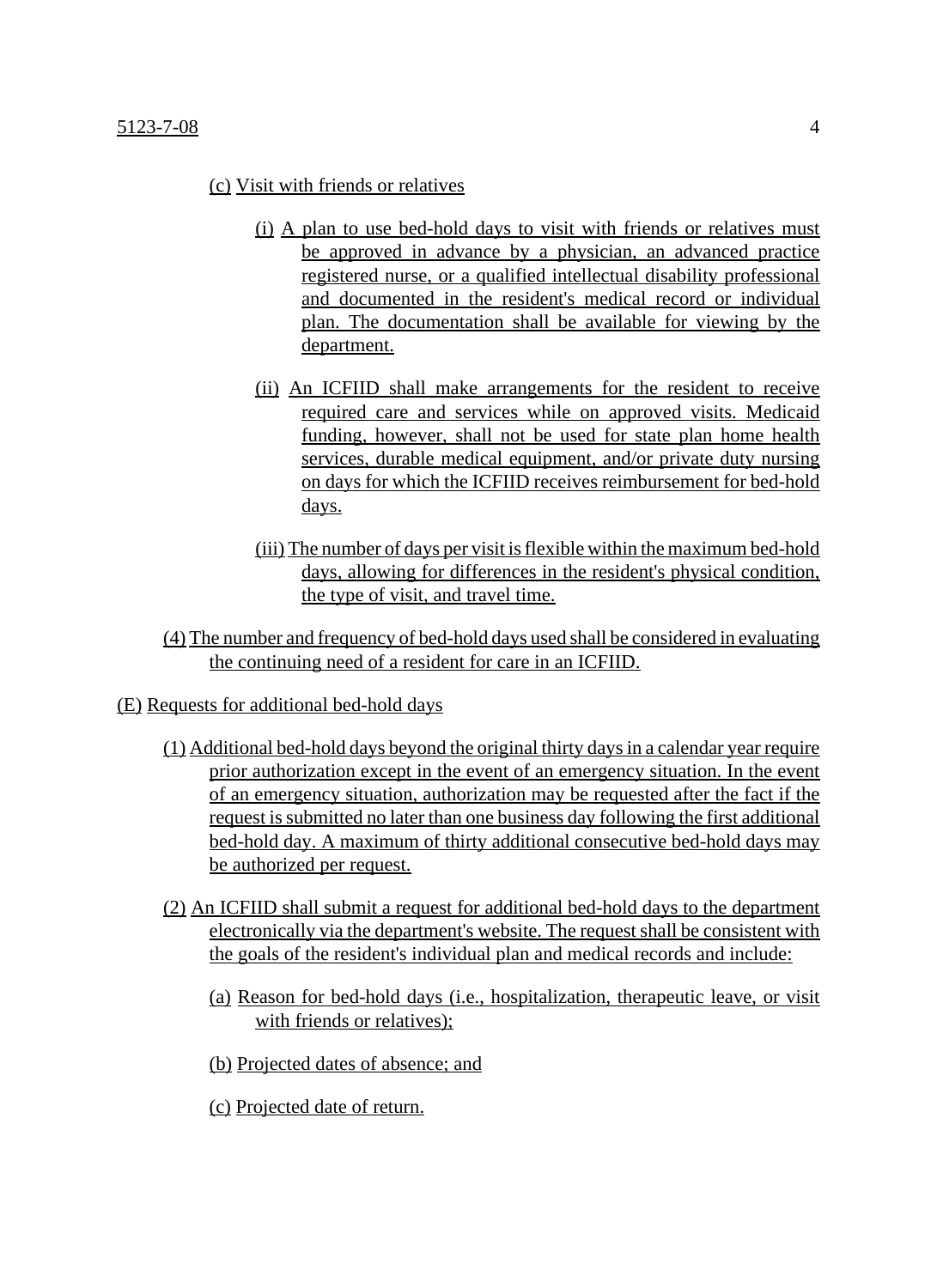- (3) The department shall review the request for additional bed-hold days and send notice within five business days of approval or denial to the ICFIID.
	- (a) When a request is approved, the notice shall specify the time period during which the bed-hold days may be used.
	- (b) When a request is denied, the notice shall specify the reason for denial and explain the individual's right to a state hearing in accordance with section 5101.35 of the Revised Code.
- (4) The department shall review requests for additional bed-hold days on a case-bycase basis. Conditions under which a request may be denied include, but are not limited to, visits with friends or relatives exceeding thirty consecutive days or forty-five total days in a calendar year.
- (5) An approved request for additional bed-hold days is for the specified period of time only. Unused bed-hold days from an approved request shall not be used at a later time. A new request must be submitted if additional bed-hold days are required during that same calendar year.
- (6) Bed-hold days beyond the original thirty days used without prior authorization by the department may result in an adjustment to the ICFIID's reimbursement.

## (F) Readmission

An ICFIID shall readmit a resident upon depletion of approved bed-hold days or at any time prior to depletion of approved bed-hold days upon the resident's request for readmission.

### (G) Residents eligible for bed-hold days

- (1) Medicaid reimbursement for bed-hold days is available under the provisions specified in this rule if a resident:
	- (a) Is eligible for medicaid services and has met the patient liability and financial eligibility requirements set forth in Chapter 5160:1-6 of the Administrative Code;
	- (b) Requires a developmental disabilities level of care; and

(c) Is not excluded in accordance with paragraph (H) of this rule.

(2) If a resident meets all of the criteria in paragraph  $(G)(1)$  of this rule and is pending approval of a medicaid application and requires bed-hold days,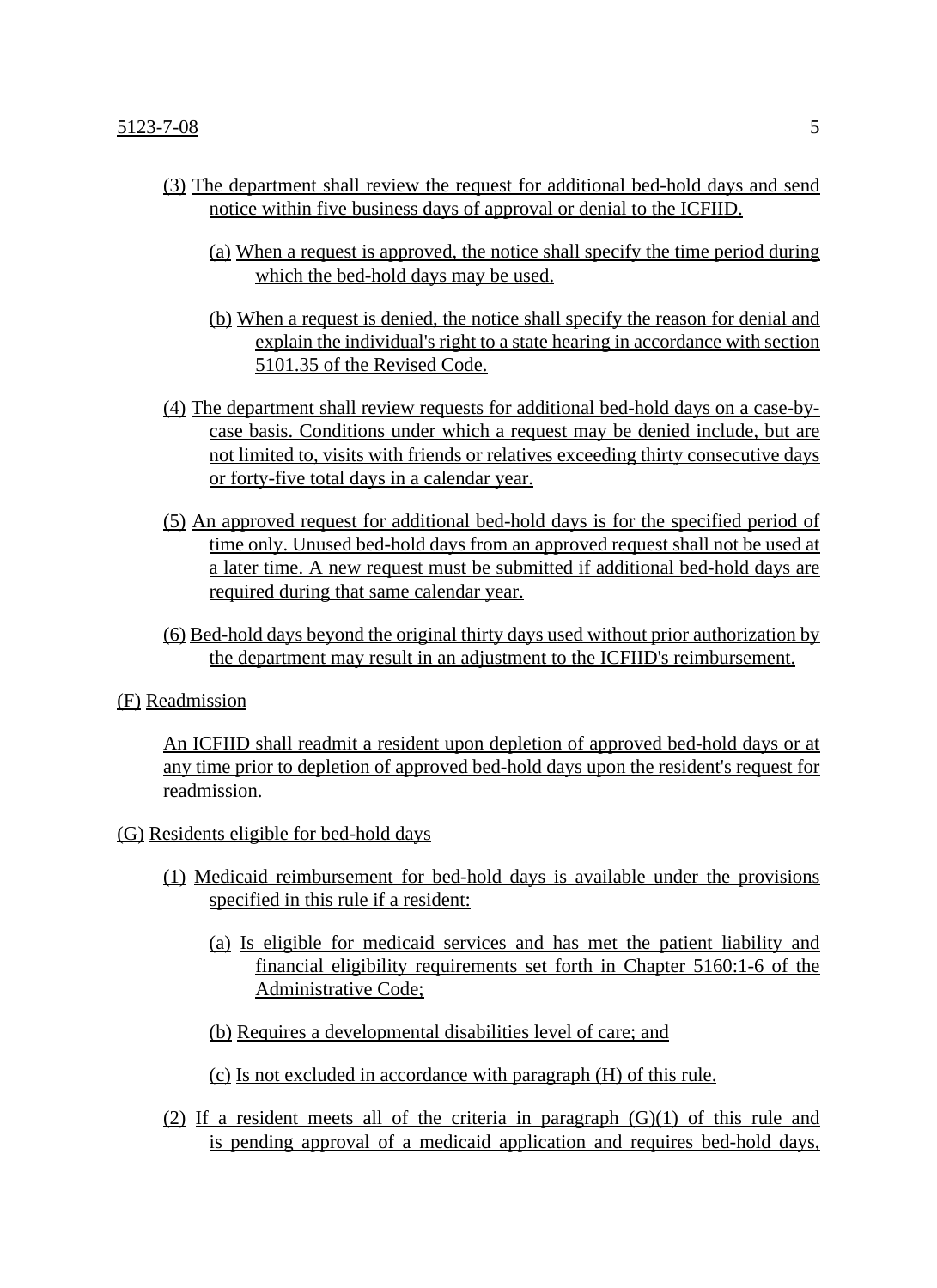medicaid reimbursement shall be made retroactive to the date the resident became medicaid-eligible and approved for medicaid vendor reimbursement through the date the resident returns from a leave or until the maximum number of bed-hold days are exhausted.

(H) Exclusions

Bed-hold days are not available to a medicaid-eligible resident of an ICFIID who is:

- (1) Enrolled in a medicare or medicaid hospice program;
- (2) Over age twenty-one and under age sixty-five and becomes a patient of an institution for mental disease;
- (3) Enrolled in a home and community-based services waiver;
- (4) In a period of restricted medicaid coverage because of an improper transfer of resources as set forth in rule 5160:1-6-06.5 of the Administrative Code; or
- (5) Relocating due to anticipated closure of an ICFIID, an ICFIID's voluntary withdrawal from participation in the medicaid program, or other events that result in termination of an ICFIID's medicaid provider agreement except when the ICFIID becomes a downsized ICFIID as defined in section 5124.01 of the Revised Code or converts beds from ICFIID services to home and communitybased services in accordance with section 5124.60 or 5124.61 of the Revised Code. No span of bed-hold days shall be approved that ends on an ICFIID's date of closure or termination from participation in the medicaid program.

### (I) Compliance

- (1) Without limiting such other remedies provided by law for noncompliance with this rule:
	- (a) The Ohio department of medicaid may terminate the ICFIID's provider agreement; or
	- (b) The department may require the ICFIID to submit and implement a corrective action plan on a schedule specified by the department.
- (2) An ICFIID shall cooperate with any investigation and shall provide copies of any records requested by the department or the Ohio department of medicaid.